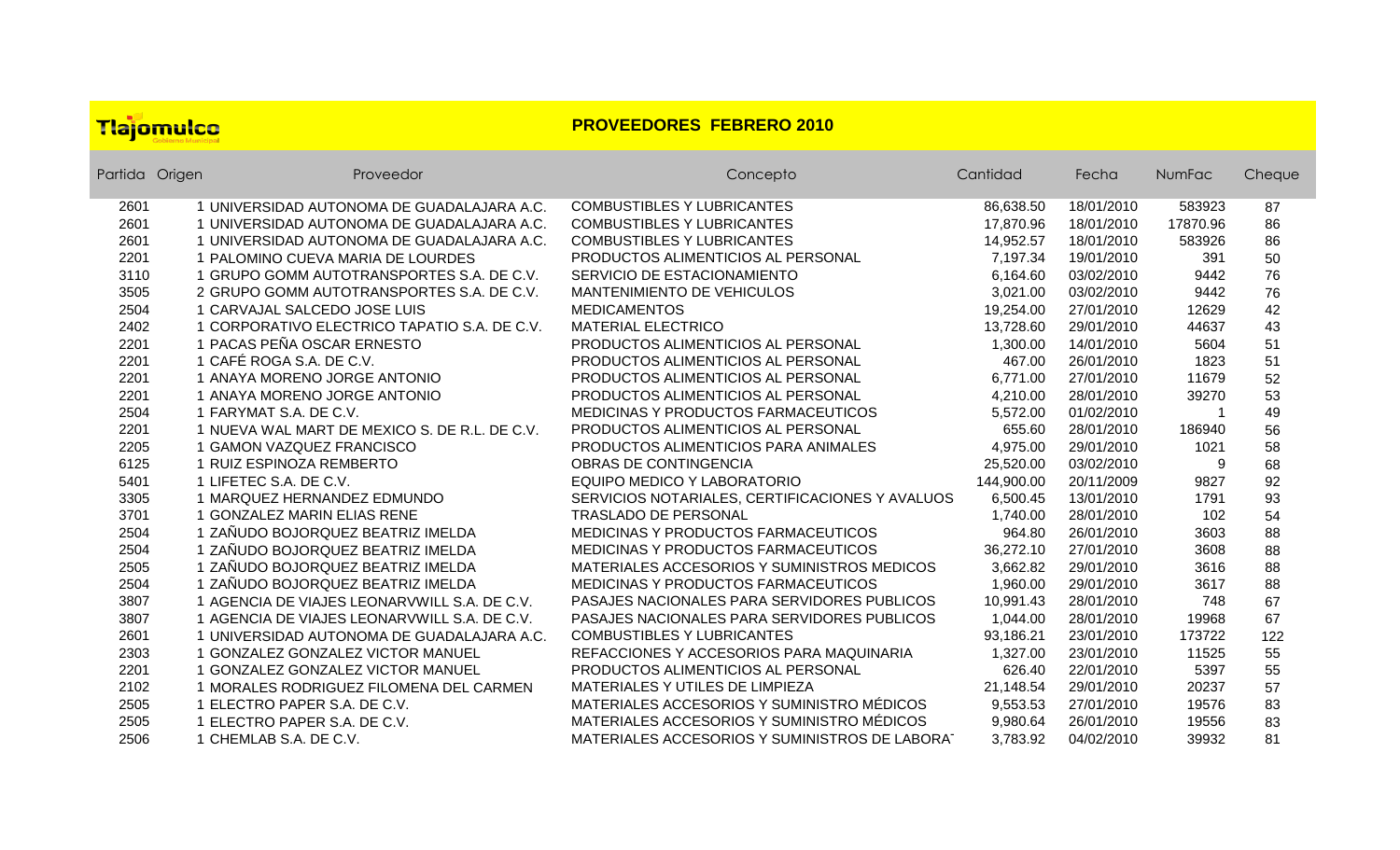| 2505 | 1 SANABRIA CORPORATIVO MEDICO S.A DE C.V.  | MATERIALES ACCESORIOS Y SUMINISTROS MEDICOS     | 11,358.58 | 05/02/2010 | 12744   | 89  |
|------|--------------------------------------------|-------------------------------------------------|-----------|------------|---------|-----|
| 2506 | 1 CARVAJAL SALCEDO JOSE LUIS               |                                                 | 25,475.92 | 08/02/2010 | 12672   | 90  |
| 3109 | 1 MOJARRO ALTAMIRANO MARIA FELICITAS       | <b>SERVICIO DE AGUA</b>                         | 20,700.00 | 04/12/2009 | 351     | 91  |
| 2402 | 1 DEMYC S.A. DE C.V.                       | MATERIAL ELECTRICO Y ELECTRONICO                | 3,631.38  | 28/01/2010 | 20061   | 104 |
| 3801 | 1 PALOMINO CUEVA MARIA DE LOURDES          | GASTOS DE CEREMONIA Y ORDEN SOCIAL              | 4,524.00  | 25/01/2010 | 396     | 106 |
| 3801 | 1 MEDINA LARIOS ROSA LETICIA               | GASTOS DE CEREMONIA Y ORDEN SOCIAL              | 5,196.80  | 30/01/2010 | 998     | 111 |
| 2201 | 1 EMBOTELLADORA LA FAVORITA S.A. DE C.V.   | PRODUCTOS ALIMENTICIOS AL PERSONAL              | 9,747.42  | 29/01/2010 | 1128318 | 112 |
| 3801 | 1 PALOMINO CUEVA MARIA DE LOURDES          | GASTOS DE CEREMONIA Y ORDEN SOCIAL              | 2,900.00  | 01/02/2010 | 392     | 113 |
| 2504 | 1 URIBE RUBALCABA LEOPOLDO RAFAEL          | MEDICINAS Y PRODUCTOS FARMACEUTICOS             | 2,967.00  | 27/01/2010 | 16863   | 114 |
| 2504 | 1 URIBE RUBALCABA LEOPOLDO RAFAEL          | MEDICINAS Y PRODUCTOS FARMACEUTICOS             | 26,375.71 | 25/01/2010 | 16853   | 114 |
| 2505 | 1 URIBE RUBALCABA LEOPOLDO RAFAEL          | MATERIALES ACCESORIOS Y SUMINISTRO MÉDICOS      | 19,098.01 | 29/01/2010 | 16864   | 114 |
| 3805 | 1 EL JOCKEY ARTE Y COCINA S.A. DE C.V.     | GASTOS DE REPRESENTACIÓN                        | 1,464.62  | 11/02/2010 | 2144    | 157 |
| 3805 | 1 RESTAURANTE SUNTORY SANTA FE SA DE C.V   | <b>GASTOS DE REPRESENTACIÓN</b>                 | 3,082.00  | 09/02/2010 | 12446   | 157 |
| 3505 | 4 SEGUROS BANORTE GENERALI SA. DE C.V.     | MANTENIMIENTO Y CONSERVACION DE VEHICULOS TER   | 2,340.00  | 16/02/2010 | 37163   | 430 |
| 2203 | 1 VALENCIA MONDRAGON MARIA GABRIELA        | PRODUCTOS ALIMENTICIOS A INTERNOS Y PACIENTES   | 28,089.40 | 15/02/2010 | 5440    | 151 |
| 3801 | 1 MARISCAL RUIZ LAURA                      | GASTOS DE CEREMONIA Y ORDEN SOAIL               | 8,100.00  | 02/02/2010 | 360     | 116 |
| 2403 | 1 VELAZQUEZ OBREGON ALVARO                 | ESTRUCTURAS Y MANUFACTURAS                      | 619.36    | 25/01/2010 | 3387    | 117 |
| 2403 | 1 VELAZQUEZ OBREGON ALVARO                 | ESTRUCTURAS Y MANUFACTURAS                      | 619.36    | 29/01/2010 | 3420    | 117 |
| 2601 | 1 UNIVERSIDAD AUTONOMA DE GUADALAJARA A.C. | COMBUSTIBLES LUBRICANTES Y ADITIVOS PARA VEHICL | 12,149.57 | 23/01/2010 | 173726  | 121 |
| 2601 | 1 UNIVERSIDAD AUTONOMA DE GUADALAJARA A.C. | COMBUSTIBLES LUBRICANTES Y ADITIVOS PARA VEHICL | 17,547.71 | 23/01/2010 | 173721  | 121 |
| 3107 | 1 RADIO MOVIL DIPSA S.A. DE C.V.           | SERVICIO DE INTERNET                            | 1,772.00  | 18/02/2010 | 532     | 152 |
| 3104 | 1 RADIO MOVIL DIPSA S.A. DE C.V.           | SERVICIO DE TELEFONIA CELULAR                   | 21,509.00 | 18/02/2010 | 532     | 152 |
| 2504 | 1 LEOPOLDO RAFAEL URIBE RUVALCABA          | MEDICINAS Y PRODUCTOS FARMACEUTICOS             | 1,096.50  | 05/01/2010 | 16769   | 98  |
| 2602 | 1 THERMOGAS S.A. DE C.V.                   | <b>COMBUSTIBLES Y LUBRICANTES</b>               | 289.89    | 07/01/2010 | 20370   | 98  |
| 2401 | 1 GALVAN CORONA LORENA                     | MATERIALES DE CONSTRUCCION Y DE REPARACION      | 127.99    | 14/01/2010 | 127.99  | 98  |
| 2504 | 1 URIBE RUVALCABA LEOPOLDO RAFAEL          | MEDICINAS Y PRODUCTOS FARMACEUTICOS             | 1,139.95  | 15/01/2010 | 16782   | 98  |
| 2506 | 1 CHEMLAB S.A. DE C.V.                     | MATERIALES ACCESORIOS Y SUMINISTROS DE LABORAT  | 450.00    | 28/01/2010 | 39894   | 98  |
| 2506 | 1 CHEMLAB S.A. DE C.V.                     | MATERIALES ACCESORIOS Y SUMINISTROS DE LABORAT  | 225.00    | 12/01/2010 | 39728   | 98  |
| 2201 | 1 PALOMINO CUEVA MARIA DE LOURDES          | PRODUCTOS ALIMENTICIOS AL PERSONAL              | 5,391.30  | 16/02/2010 | 395     | 170 |
| 2201 | 1 PALOMINO CUEVA MARIA DE LOURDES          | PRODUCTOS ALIMENTICIOS AL PERSONAL              | 13,886.80 | 16/02/2010 | 399     | 170 |
| 2102 | 1 BERNI SILVA JULIO                        | MATERIALES Y UTILES DE LIMPIEZA                 | 2,337.31  | 09/02/2010 | 5075    | 124 |
| 2505 | 1 CARVAJAL SALCEDO JOSE LUIS               | MATERIALES ACCESORIOS Y SUMINISTROS MEDICOS     | 24,049.12 | 11/02/2010 | 12701   | 123 |
| 2104 | 1 COPILASER S.A. DE C.V.                   | MATERIALES Y UTILES DE EQUIPO DE COMPUTO        | 1,860.64  | 05/02/2010 | 78251   | 119 |
| 2104 | 1 COPILASER S.A. DE C.V.                   | MATERIALES Y UTILES DE EQUIPO DE COMPUTO        | 5,521.60  | 28/01/2010 | 78252   | 119 |
| 2104 | 1 COPILASER S.A. DE C.V.                   | MATERIALES Y UTILES DE EQUIPO DE COMPUTO        | 3,335.23  | 28/01/2010 | 78248   | 119 |
| 2104 | 1 COPILASER S.A. DE C.V.                   | MATERIALES Y UTILES DE EQUIPO DE COMPUTO        | 9,106.20  | 28/01/2010 | 78249   | 119 |
| 2104 | 1 COPILASER S.A. DE C.V.                   | MATERIALES Y UTILES DE EQUIPO DE COMPUTO        | 6.864.74  | 28/01/2010 | 78250   | 118 |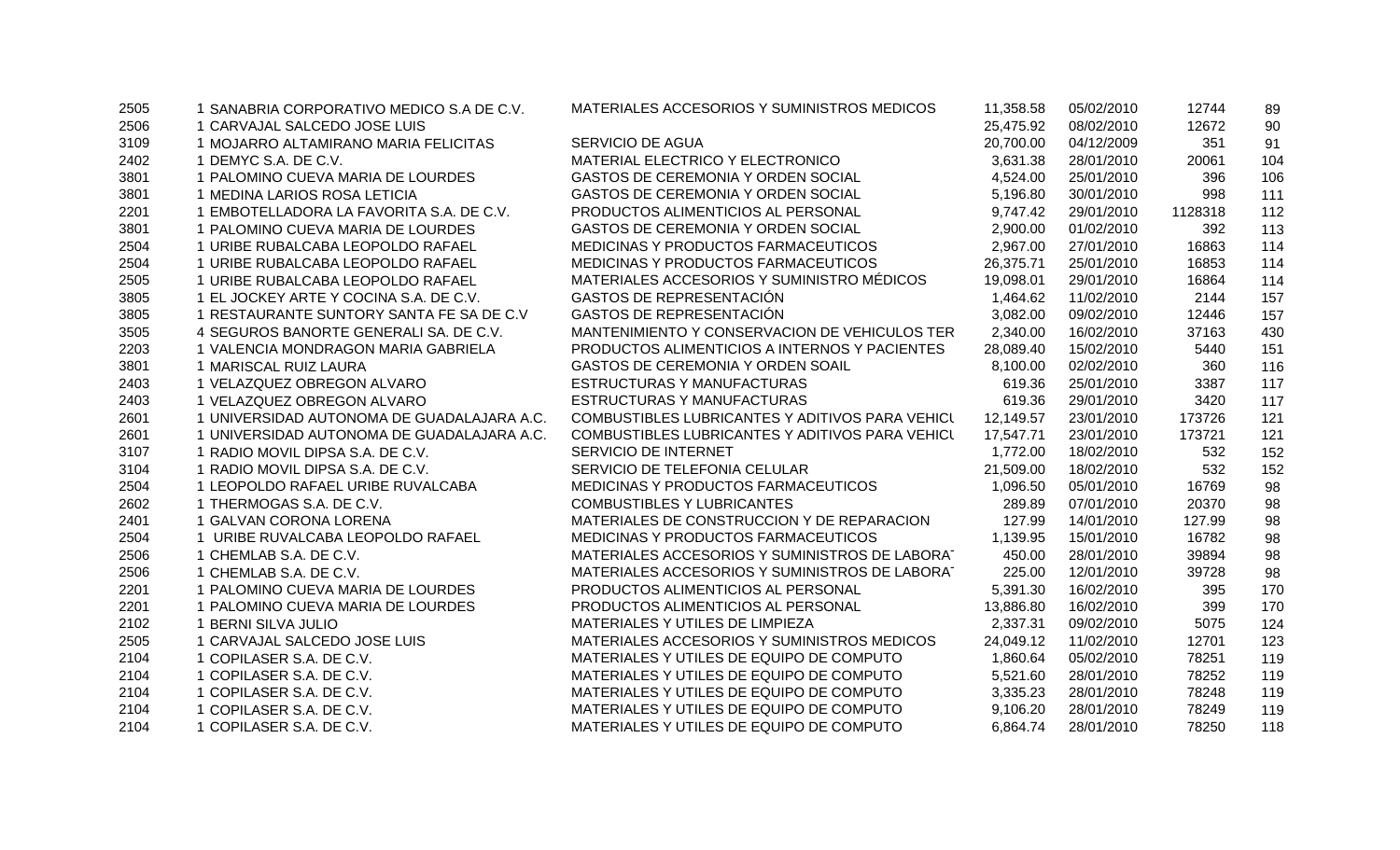| 2104 | 1 COPILASER S.A. DE C.V.                                                       | MATERIALES Y UTILES DE EQUIPO DE COMPUTO                                                     | 4,888.24   | 30/01/2010        | 78259   | 118 |
|------|--------------------------------------------------------------------------------|----------------------------------------------------------------------------------------------|------------|-------------------|---------|-----|
| 2104 | 1 COPILASER S.A. DE C.V.                                                       | MATERIALES Y UTILES DE EQUIPO DE COMPUTO                                                     | 3,349.06   | 05/02/2010        | 78294   | 118 |
| 2506 | 1 DISTRIBUCCIONES IMEX S.A. DE C.V.                                            | MATERIALES ACCESORIOS Y SUMINISTROS DE LABORAT                                               | 25,380.80  | 03/02/2010        | 26412   | 110 |
| 2402 | 1 DEMYC S.A. DE C.V.                                                           | MATERIAL ELECTRICO Y ELECTRONICO                                                             | 6,004.45   | 09/02/2010        | 20097   | 107 |
| 2104 | 1 BER MAR UNIVERSAL S.A. DE C.V.                                               | MATERIALES Y UTILES DE COMPUTO                                                               | 20,603.57  | 10/02/2010        | 863     | 108 |
| 2101 | 1 FLORES GARCIA MARIA RAQUEL                                                   | MATERIALES Y UTILES DE OFICINA                                                               | 403.91     | 02/02/2010        | 33334   | 109 |
| 2403 | 1 VELAZQUEZ OBREGON ALVARO                                                     | ESTRUCTURAS Y MANUFACTURAS                                                                   | 1,261.88   | 08/02/2010        | 3453    | 126 |
| 2101 | 1 PAPELERIA OPORTUNIDADES LAS TORRES S.A. DE C MATERIALES Y UTILES DE OFICINA  |                                                                                              | 2,595.13   | 05/02/2010        | 408081  | 127 |
| 2101 | 1 PAPELERIA OPORTUNIDADES LAS TORRES S.A. DE C MATERIALES Y UTILES DE OFICINA  |                                                                                              | 1,529.05   | 29/01/2010        | 407840  | 127 |
| 2101 | 1 PAPELERIA OPORTUNIDADES LAS TORRES S.A. DE C MATERIALES Y UTILES DE OFICINA  |                                                                                              | 348.04     | 05/02/2010        | 408086  | 127 |
| 2101 | 1 PAPELERIA OPORTUNIDADES LAS TORRES S.A. DE C MATERIALES Y UTILES DE OFICINA  |                                                                                              | 999.26     | 05/02/2010        | 408123  | 127 |
| 2101 | 1 PAPELERIA OPORTUNIDADES LAS TORRES S.A. DE C MATERIALES Y UTILES DE OFICINA  |                                                                                              | 934.65     | 29/01/2010        | 407841  | 127 |
| 2403 | 1 POLIREFACCIONES DE OCCIDENTE S.A. DE C.V.                                    | ESTRUCTURAS Y MANUFACTURAS                                                                   | 1,723.76   | 27/01/2010        | 3260    | 137 |
| 3505 | 1 SEGUROS BANORTE GENERALI SA. DE C.V.                                         | MANTENIMIENTO DE VEHICULOS                                                                   | 7,425.00   | 22/02/2010        | 37168   | 145 |
| 3804 | 1 DELGADILLO FLORES JUAN BERNARDO                                              | <b>GASTOS POR ATENCION A VISITANTES</b>                                                      | 1,913.01   | 01/02/2010        | 30043   | 159 |
| 5203 | 1 SANDY"S FIRE S.A DE C.V                                                      | MAQUINARIA Y EQUIPO DIVERSO                                                                  | 10,092.00  | 12/02/2010        | 66200   | 167 |
| 2201 | 1 DISTRIBUIDORA CRISEL S.A. DE C.V.                                            | PRODUCTOS ALIMENTICIOS                                                                       | 5,457.67   | 16/02/2010        | 34476   | 179 |
| 2104 | 1 COPILASER S.A. DE C.V.                                                       | MATERIALES Y UTILES DE EQUIPO DE COMPUTO                                                     | 8,837.92   | 16/02/2010        | 78388   | 182 |
| 2104 | 1 COPILASER S.A. DE C.V.                                                       | MATERIALES Y UTILES DE EQUIPO DE COMPUTO                                                     | 5,865.89   | 12/02/2009        | 78359   | 182 |
| 2101 | 1 PROVEEDORA PAPELERA KINO S.A. DE C.V.                                        | MATERIALES Y UTILES DE OFICINA                                                               | 3,119.48   | 19/02/2010        | 1828    | 186 |
| 2602 |                                                                                | 1 AUTOSERVICIO GASOLINERO HACIENDA SANTA FE SCOMBUSTIBLES LUBRICANTES Y ADITIVOS PARA MAQUII | 38,011.70  | 03/02/2010        | 7771    | 187 |
| 3601 | 1 ALVAREZ VELAZQUEZ CARLOS ALBERTO                                             | IMPRESIÓN DE DOCUMENTOS OFICIALES                                                            | 21,200.16  | 19/02/2010        | 3567    | 188 |
| 5205 | 1 RSS S.A. DE C.V.                                                             | EQUIPO DE COMUNICACIONES Y TELECOMUNICACIONES                                                | 428,708.55 | 17/12/2009        | 17518   | 196 |
| 2401 | 1 DEL REAL SANCHEZ IRMA                                                        | MATERIALES DE CONSTRUCCION Y DE REPARACION                                                   | 218,799.90 | 12/02/2010        | 37994   | 198 |
| 3407 | 1 SEGUROS BANORTE GENERALI SA. DE C.V.                                         | <b>SEGUROS Y FIANZAS</b>                                                                     | 4,562.63   | 14/01/2010        | 2052041 | 208 |
| 3407 | 1 SEGUROS BANORTE GENERALI SA. DE C.V.                                         | <b>SEGUROS Y FIANZAS</b>                                                                     | 1,893.67   | 14/01/2010        | 2052042 | 208 |
| 3407 | 1 SEGUROS BANORTE GENERALI SA. DE C.V.                                         | <b>SEGUROS Y FIANZAS</b>                                                                     | 12,483.42  | 24/02/2010        | 2247560 | 208 |
| 3407 | 1 SEGUROS BANORTE GENERALI SA. DE C.V.                                         | <b>SEGUROS Y FIANZAS</b>                                                                     | 11,090.31  | 24/02/2010        | 2246955 | 208 |
| 3407 | 1 SEGUROS BANORTE GENERALI SA. DE C.V.                                         | <b>SEGUROS Y FIANZAS</b>                                                                     | 12,483.42  | 24/02/2010        | 2246956 | 208 |
| 3407 | 1 SEGUROS BANORTE GENERALI SA. DE C.V.                                         | <b>SEGUROS Y FIANZAS</b>                                                                     | 6,446.93   | 24/02/2010        | 2246957 | 208 |
| 3407 | 1 SEGUROS BANORTE GENERALI SA. DE C.V.                                         | <b>SEGUROS Y FIANZAS</b>                                                                     | 11,090.31  | 24/02/2010        | 2246958 | 208 |
| 3107 | 1 AVANTEL INFRAESTRUCTURA S. DE R.L. DE C.V.                                   | SERVICIOS DE INTERNET ENLACES Y REDES                                                        | 13,920.00  | 25/01/2010        | 104179  | 216 |
| 3107 | 1 RADIO MOVIL DIPSA S.A. DE C.V.                                               | SERVICIOS DE INTERNET ENLACES Y REDES                                                        | 878.00     | 03/03/2010        | 556     | 217 |
| 2101 | 1 OFIMEDIA PAPELERIA Y CONSUMIBLES S.A. DE C.V. MATERIALES Y UTILES DE OFICINA |                                                                                              | 5,985.29   | 05/11/2009        | 62817   | 160 |
| 2505 | 1 MEDI DENTAL S.A. DE C.V.                                                     | MATERIALES ACCESORIOS Y SUMINISTROS MEDICOS                                                  | 4,029.97   | 13/02/2010        | 11116   | 178 |
| 2401 |                                                                                | 1 PROVEEDOR DE INSUMOS PARA LA CONSTRUCCION MATERIALES DE CONSTRUCCION Y DE REPARACION       | 17,899.96  | 11/02/2010        | 42805   | 177 |
| 3108 | 1 COMISION FEDERAL DE ELECTRICIDAD                                             | SERVICIO DE ENERGIA ELECTRICA                                                                | 168.185.00 | 22/02/2010 VARIOS |         | 200 |